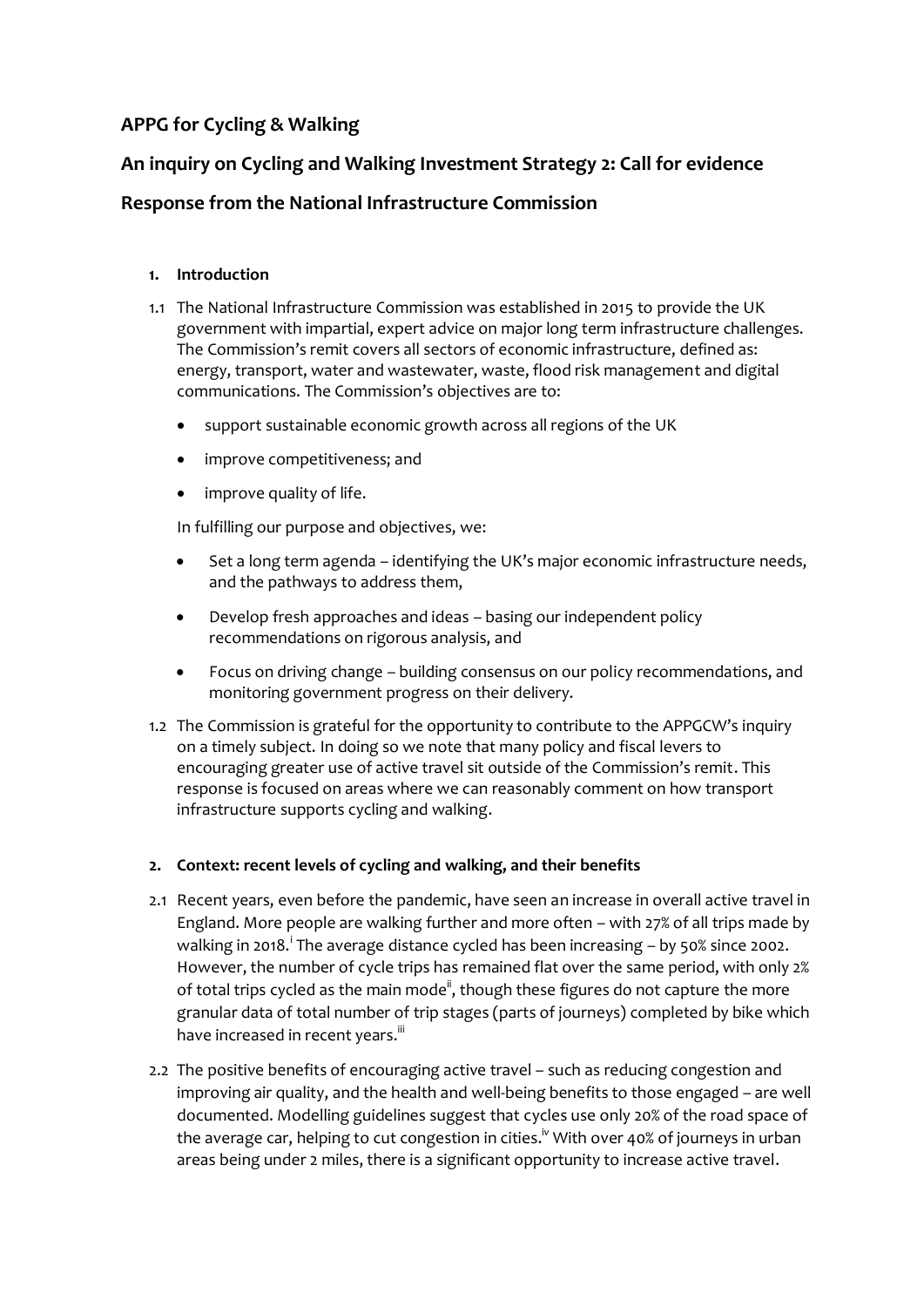#### **3. Context: the opportunity for behaviour change**

- 3.1 The pandemic appears to have cultivated 'green shoots' of growth in active travel: the challenge is how to sustain this move for the longer term. In London, TfL data shows a seven per cent increase in cycling in inner London and a 22 per cent increase in outer London between spring 2019 and autumn 2020. $^{\prime}$  Nationally in England, cycling trips have increased by a daily average of around 20% during the Covid pandemic, compared to March 2020. $\mathrm{v}^{\mathrm{v}}$
- 3.2 As with roads and rail infrastructure, delivering high quality cycling schemes will require a pipeline of assured investment that allow local authorities and others to plan in a long term way. We note that government has committed £2 billion of additional funding for cycling and walking over this Parliament. $v$ <sup>ii</sup> As a part of this, government provided £225 million for emergency active travel funding in 2020-21 to enable more people to cycle and walk to aid social distancing on public transport; a further £257 million was allocated at Spending Review 2020 to fund new cycling and walking infrastructure and initiatives in 2021–22. This is a significant funding commitment and decisions on what level of funding is appropriate beyond this Parliament should be based on how well the money is spent and able to reach local projects that make a difference to safe active travel use.
- 3.3 Social research undertaken by the Commission as part of its current study into how infrastructure can best support the specific needs of towns<sup>viii</sup> suggests that the ability to walk and cycle safely to local destinations is emerging as an important infrastructure requirement identified by residents. People view attractive and lively town centres which they can access without using a car or public transport as one way that their towns could be improved, but they look for high quality, safe and accessible routes in order to be encouraged make this shift. The Commission will be publishing this research as part of its full report in September 2021 and will be pleased to share all relevant material with the inquiry.
- 3.4 The Commission has recently published a report examining the prospects of long term behaviour change as a result of the pandemic.<sup>ix</sup> Our primary finding is that short term shifts are not necessarily an accurate guide to long term outcomes, especially when it comes to demand for infrastructure.
- 3.5 However, our analysis of past major shocks suggests that the more disruptive and prolonged the shock is, the more likely it is to cause long term changes in behaviour. Shocks of this nature force individuals and firms to find alternative practices or services to meet their needs. In the context of active travel, the impact of Covid-19 on how we live, work and travel offers a major opportunity to encourage more active travel choices.
- 3.6 Critically, our report also notes that policy makers have agency: policy levers can affect the likelihood of long term behaviour change, as seen in South Korea when the government undertook a major public information campaign around internet use alongside their broadband rollout programme over the last 20 years. Here, a technological 'shock' was reinforced by policy makers.
- 3.7 As the inquiry notes, the government's 'Gear Change' strategy set out a vision for half of all journeys in towns and cities to be made on bicycle or foot by 2030. Behaviour change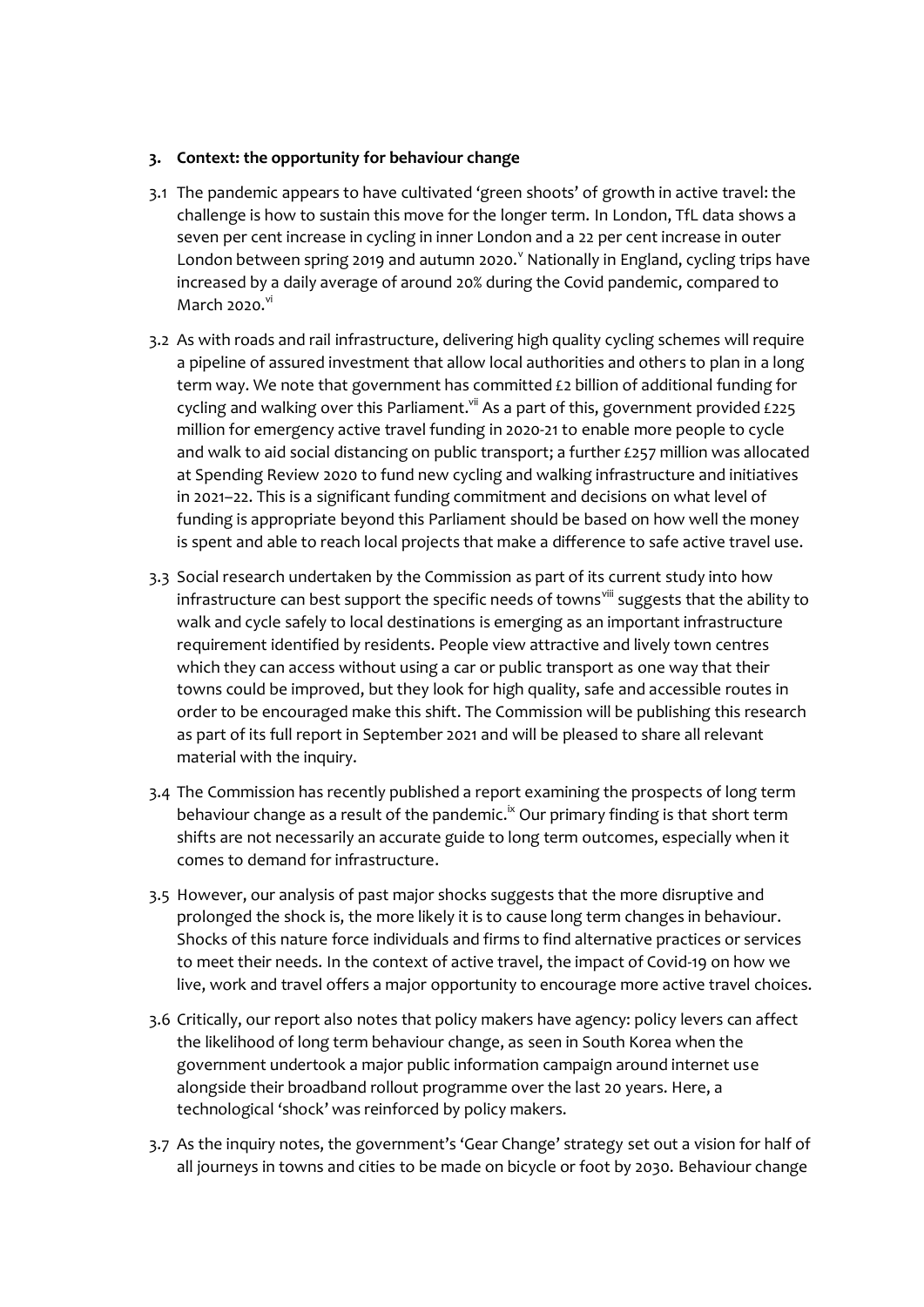on the scale required will only be achieved by reducing the 'friction' around active travel. Building better cycling and walking infrastructure will be a critical part of this, alongside other measures outside the Commission's remit.

3.8 The aim should be to make routes safer and more accessible, and connect places where people actually want to travel between, including rail and bus stations. The Commission agrees that cycling infrastructure should be designed in line with the key principles set out in the government's 'Gear Change' strategy, including physical separation of cycling from high volume traffic and pedestrians.

#### **4. Policy and funding solutions**

4.1 The inquiry is rightly exploring the crucial question of how decision making can best be shared between national and local government. The Commission is of the view that the current distribution of powers and accountability for active travel between levels of government is appropriate and likely to be the only effective way of meeting the delivery challenge. This is underlined by the biggest gains in modal shift to active travel being *within* urban areas, rather than over longer distances (see section 2 above). The vast majority of roads where cycle facilities can be of greatest use are controlled by local authorities. Better cycling and walking infrastructure across the country requires lots of local projects which local leaders are best placed to identify, and in a more accountable position to ensure representative views are reflected in scheme choice and design, consistent with national guidance and good practice. Local leadership also enables consistent strategies to be adopted over time to create an effective local network.

#### **National government**

- 4.2 We note that government has said it will set out future funding allocations for active travel beyond 2021 to 2022, as part of the Spending Review later this year.<sup>x</sup> The Commission believes devolving money to local leaders on a stable, long-term basis is the best long term solution to addressing urban transport challenges. The Commission has previously called for an increase in ongoing devolved funding to city leaders for transport, totally approximately £12 billion over the next 20 years, as well as additional funding for major schemes (around an additional £30 billion over the same period).<sup>xi</sup> At the 2020 Budget, government announced £4.2 billion for intra city transport settlements for eight out of the nine mayoral cities outside London between 2022 and 2027. $^{xii}$  While a positive step, the Commission recommends these five year local transport budgets for mayoral authorities in England should continue beyond 2027 to create the necessary stability in planning.<sup>xiii</sup>
- 4.3 At a national level, Highways England's management of strategic roads should include full consideration of how cycling can be better integrated into the network, and the agency should be able to demonstrate how planned road network improvements and maintenance will improve cycling facilities as part of RIS2.
- 4.4 In framing CWIS 2, we would encourage an approach that sets out clearly the timeframe, funding and accountability for each aspect of the strategy. It is evident that seeking to appoint a Cycling and Walking Investment Strategy Expert Committee to help monitor implementation of CWIS 1 did not prove a viable model.<sup>xiv</sup> Alternative models to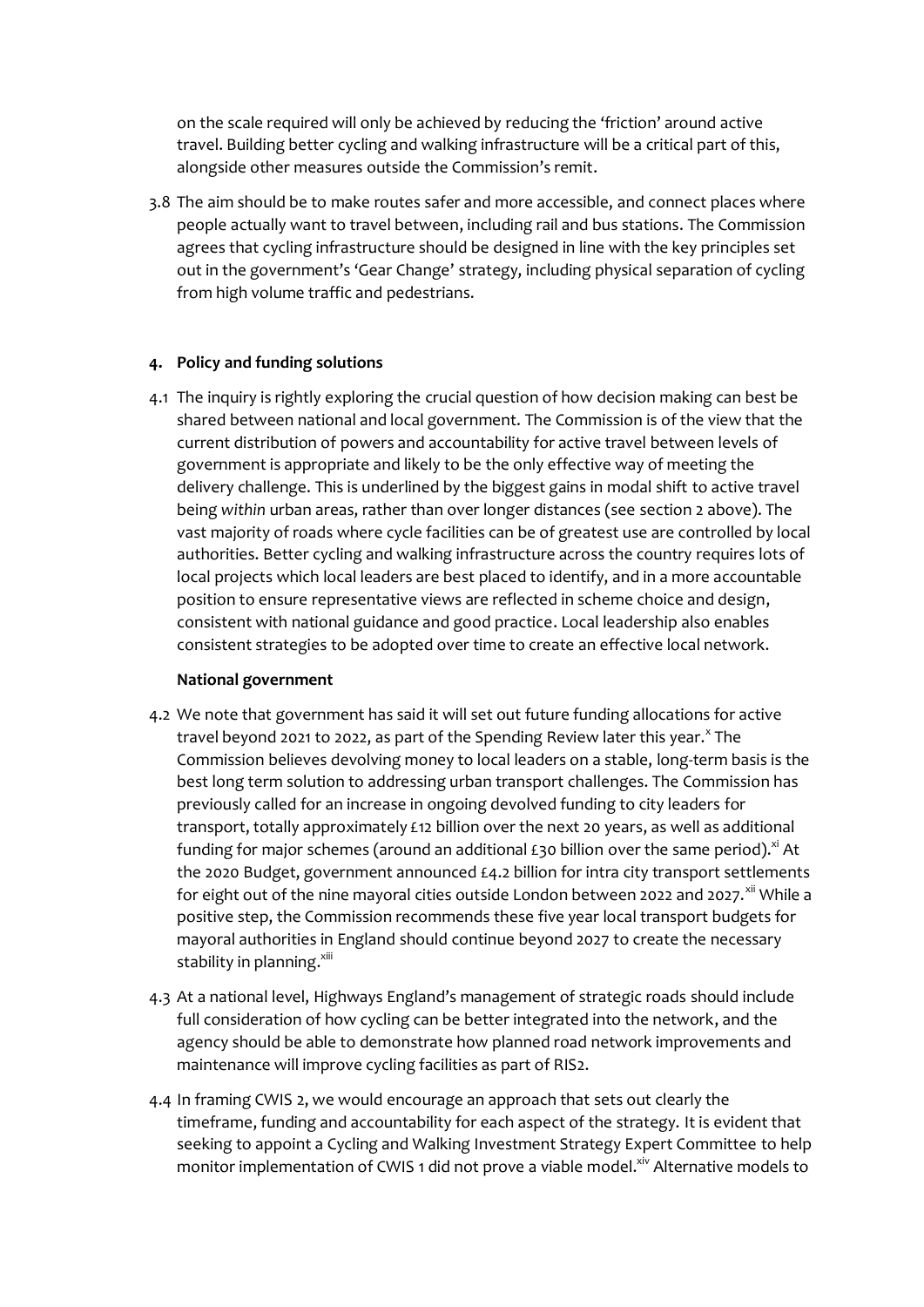enable adequate participation by stakeholders in monitoring and evaluating implementation, alongside Parliamentary scrutiny, will be key.

4.5 Looking more broadly, the Commission has noted publicly<sup>xy</sup> that recent government ambitions around Net Zero – as welcome as they are – urgently require detailed action plans, setting out in precise terms what will be achieved, by when and by who.

### **Local government**

- 4.6 Local authorities need to integrate active travel within their own transport strategies. Local authorities need to be empowered and encouraged to provide high quality cycling infrastructure as part of local highway schemes. Indeed, local infrastructure plans, that the Commission has previously called for, should include active travel schemes as an integral component. Our Principles for urban infrastructure<sup>xvi</sup> offer a resource for councils seeking to develop their own strategies, building on case studies from around the country.
- 4.7 As noted above, our forthcoming report on towns will contain further recommendations to government on how local authorities can best be supported to maximise the benefits of infrastructure policy and investment for their residents, focusing on transport and digital infrastructure. We hope publication of this report will help inform CWIS 2, alongside the work of the inquiry and others.
- 4.8 In an independent report prepared for the Commission in 2018, Andrew Gilligan sets out a number of recommendations aimed primarily at local authorities in Oxford, Cambridge and Milton Keynes.<sup>xvii</sup> The recommendations may have broader application of note to the inquiry, such as the potential role of active travel commissioners to champion local delivery, or the possibility of reviewing planning guidance around the distribution of parking spaces.
- 4.9 The Commission acknowledges the need to undertake further work in this area to help inform future CWISs. While the first National Infrastructure Assessment noted the importance of promoting safe cycling and walking routes as part of local infrastructure strategies, and assumed provision for investment in cycle infrastructure as part of larger devolved budgets, the drivers for encouraging greater modal shift within towns and cities have grown over the past three years. As we embark on the second National Infrastructure Assessment (with a baseline assessment beginning the process, due for publication this autumn) we will revisit the importance of active travel in our wideranging review of the key long-term infrastructure priorities government must address.

#### **National Infrastructure Commission**

July 2021

#### **References**

<sup>&</sup>lt;sup>i</sup> DfT, Gear Change: A bold vision for cycling and walking, July 2020,

https://assets.publishing.service.gov.uk/government/uploads/system/uploads/attachment\_data/file/90414 6/gear-change-a-bold-vision-for-cycling-and-walking.pdf (p11)